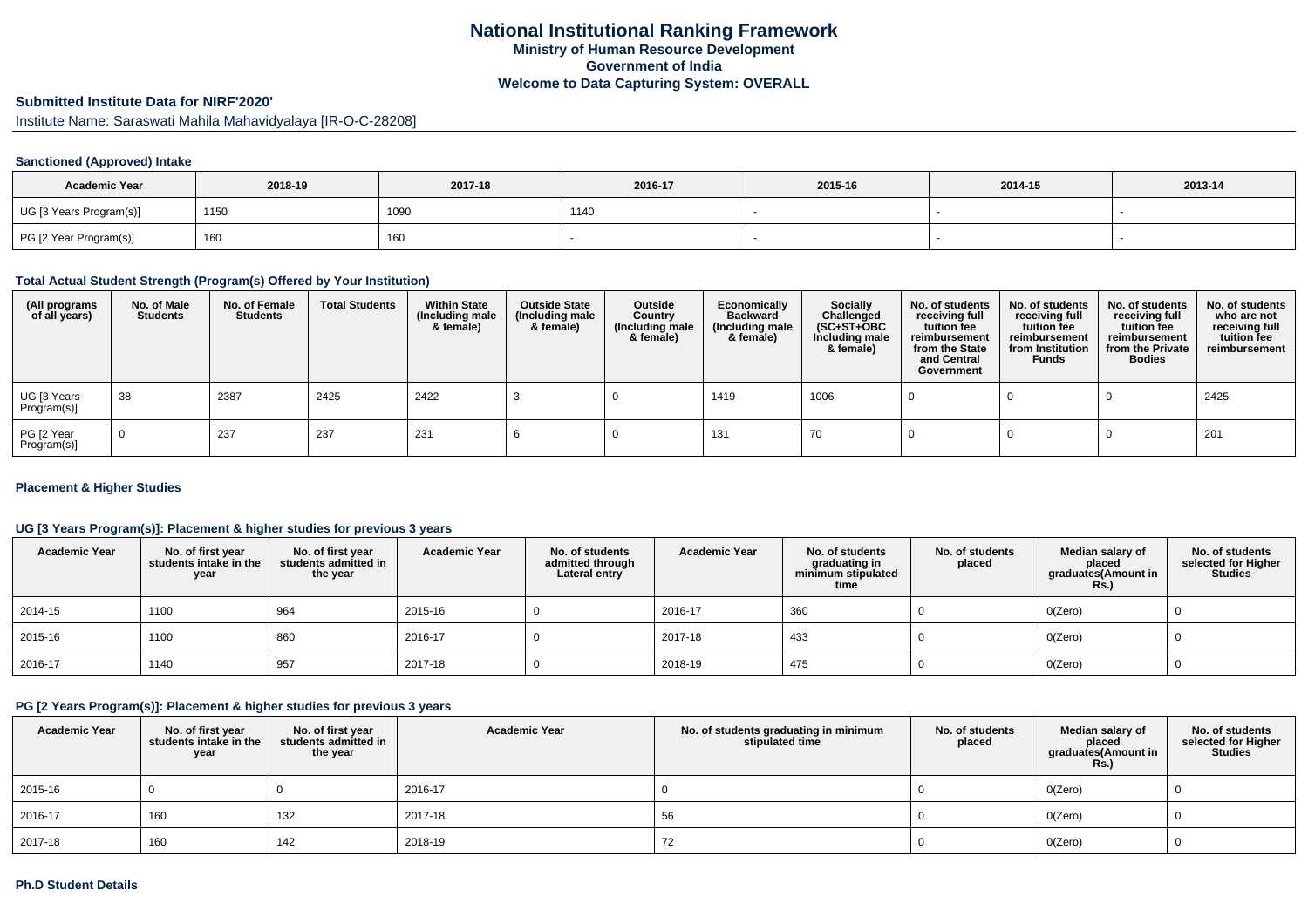| Ph.D (Student pursuing doctoral program till 2017-18; Students admitted in the academic year 2018-19 should not be entered here.) |         |         |         |  |  |  |
|-----------------------------------------------------------------------------------------------------------------------------------|---------|---------|---------|--|--|--|
| <b>Total Students</b>                                                                                                             |         |         |         |  |  |  |
| Full Time                                                                                                                         |         |         |         |  |  |  |
| Part Time                                                                                                                         |         |         |         |  |  |  |
| No. of Ph.D students graduated (including Integrated Ph.D)                                                                        |         |         |         |  |  |  |
|                                                                                                                                   | 2018-19 | 2017-18 | 2016-17 |  |  |  |
| Full Time                                                                                                                         |         |         |         |  |  |  |
| Part Time                                                                                                                         |         |         |         |  |  |  |

## **Financial Resources: Utilised Amount for the Capital expenditure for previous 3 years**

| <b>Academic Year</b>                                                                                 | 2018-19                                                       | 2017-18                                                             | 2016-17                                                 |  |  |  |  |  |
|------------------------------------------------------------------------------------------------------|---------------------------------------------------------------|---------------------------------------------------------------------|---------------------------------------------------------|--|--|--|--|--|
|                                                                                                      | <b>Utilised Amount</b>                                        | <b>Utilised Amount</b>                                              | <b>Utilised Amount</b>                                  |  |  |  |  |  |
| Annual Capital Expenditure on Academic Activities and Resources (excluding expenditure on buildings) |                                                               |                                                                     |                                                         |  |  |  |  |  |
| Library                                                                                              | 83794 (eighty three thousand seven hundred ninety four)       | 42164 (Forty two thousand one hundred sixty four)                   | 60432 (sixty thousand four hundred thirty two)          |  |  |  |  |  |
| New Equipment for Laboratories                                                                       | 468142 (four lakh sixty eight thousand one hundred forty two) | 381796 (three lakh eighty one thousand seven hundred ninety<br>six) | 23933 (twenty three thousand nine hundred thirty three) |  |  |  |  |  |
| <b>Engineering Workshops</b>                                                                         | $0$ (zero)                                                    | 0 (zero)                                                            | 0 (zero)                                                |  |  |  |  |  |
| Other expenditure on creation of Capital Assets (excluding<br>expenditure on Land and Building)      | 311208 (three lakh eleven thousand two hundred and eight)     | 4726042 (forty seven lakh twenty six thousand forty two)            | 2407005 (twenty four lakh seven thousand five)          |  |  |  |  |  |

# **Financial Resources: Utilised Amount for the Operational expenditure for previous 3 years**

| <b>Academic Year</b>                                                                                                                                                                            | 2018-19                                                                               | 2017-18                                                             | 2016-17                                                                               |  |  |  |  |
|-------------------------------------------------------------------------------------------------------------------------------------------------------------------------------------------------|---------------------------------------------------------------------------------------|---------------------------------------------------------------------|---------------------------------------------------------------------------------------|--|--|--|--|
|                                                                                                                                                                                                 | <b>Utilised Amount</b>                                                                | <b>Utilised Amount</b>                                              | <b>Utilised Amount</b>                                                                |  |  |  |  |
| <b>Annual Operational Expenditure</b>                                                                                                                                                           |                                                                                       |                                                                     |                                                                                       |  |  |  |  |
| Salaries (Teaching and Non Teaching staff)                                                                                                                                                      | 47484262 (Four crore seventy four lakh eighty four thousand<br>two hundred sixty two) | 45920098 (Four crore fifty nine lakh two thousand ninety eight)     | 41528998 (Four Crore fifteen lakh twenty eight thousand nine<br>hundred ninety eight) |  |  |  |  |
| Maintenance of Academic Infrastructure or consumables and<br>other running expenditures (excluding maintenance of hostels<br>and allied services, rent of the building, depreciation cost, etc) | 1115885 (Eleven lakh fifteen thousand eight hundred eighty<br>five)                   | 5641312 (Fifty six lakh forty one thousand three hundred<br>twelve) | 4494993 (Forty four lakh ninety four thousand nine hundred<br>ninty three)            |  |  |  |  |
| Seminars/Conferences/Workshops                                                                                                                                                                  | 0 (zero)                                                                              | $0$ (zero)                                                          | 0 (zero)                                                                              |  |  |  |  |

**IPR**

| Calendar year            | 2018 | 2017 | 2016 |
|--------------------------|------|------|------|
| No. of Patents Published |      |      |      |
| No. of Patents Granted   |      |      |      |

### **Sponsored Research Details**

| $\cdots$<br>Financ.<br>- 1 50 | 2018-19 | 2017-18 | 2016-17 |
|-------------------------------|---------|---------|---------|
|-------------------------------|---------|---------|---------|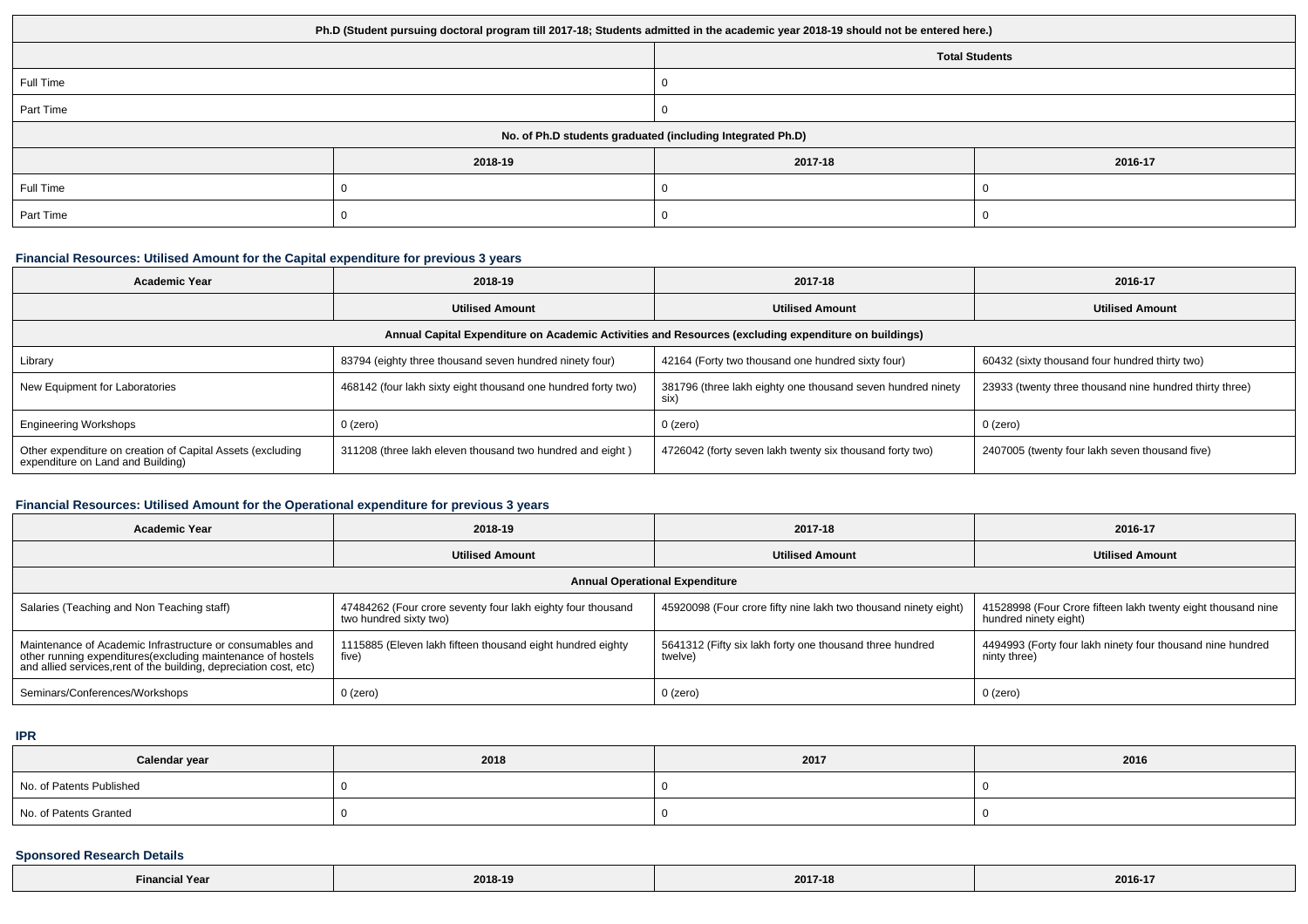| Total no. of Sponsored Projects          |      |      |      |
|------------------------------------------|------|------|------|
| Total no. of Funding Agencies            |      |      |      |
| Total Amount Received (Amount in Rupees) |      |      |      |
| Amount Received in Words                 | Zero | Zero | Zero |

## **Consultancy Project Details**

| <b>Financial Year</b>                    | 2018-19 | 2017-18 | 2016-17 |
|------------------------------------------|---------|---------|---------|
| Total no. of Consultancy Projects        |         |         |         |
| Total no. of Client Organizations        |         |         |         |
| Total Amount Received (Amount in Rupees) |         |         |         |
| Amount Received in Words                 | Zero    | Zero    | Zero    |

## **Executive Development Program/Management Development Programs**

| <b>Financial Year</b>                                                             | 2018-19  | 2017-18 | 2016-17 |
|-----------------------------------------------------------------------------------|----------|---------|---------|
| Total no. of Executive Development Programs/ Management<br>Development Programs   | $\Omega$ |         |         |
| Total no. of Participants                                                         |          |         |         |
| Total Annual Earnings (Amount in Rupees)(Excluding Lodging<br>& Boarding Charges) | ΙO       |         |         |
| Total Annual Earnings in Words                                                    | Zero     | Zero    | Zero    |

## **PCS Facilities: Facilities of physically challenged students**

| 1. Do your institution buildings have Lifts/Ramps?                                                                                                        | Yes, more than 80% of the buildings |
|-----------------------------------------------------------------------------------------------------------------------------------------------------------|-------------------------------------|
| 2. Do your institution have provision for walking aids, includingwheelchairs and transportation from one building to another for<br>handicapped students? | Yes                                 |
| 3. Do your institution buildings have specially designed toilets for handicapped students?                                                                | Not available                       |

#### **Awards Details**

| 1. How many faculty member of your institution have received highly reputed national/international awards/recognition from central<br>government agencies in the previous academic year 2018-19 |  |
|-------------------------------------------------------------------------------------------------------------------------------------------------------------------------------------------------|--|
| 2. How many students of your institution have won international awards in the previous academic year 2018-19                                                                                    |  |

#### **Accreditation**

#### **NBA Accreditation**

| $\overline{M}$<br>d NBA Accreditation?<br><sup>1</sup> Does vou<br>s vour institute have a valio<br>IVV |  |
|---------------------------------------------------------------------------------------------------------|--|
|---------------------------------------------------------------------------------------------------------|--|

### **NAAC Accreditation**

| 1. Does your institute have a valid NAAC Accreditation? | $\cdot$ $\cdot$<br>YE. |
|---------------------------------------------------------|------------------------|
|---------------------------------------------------------|------------------------|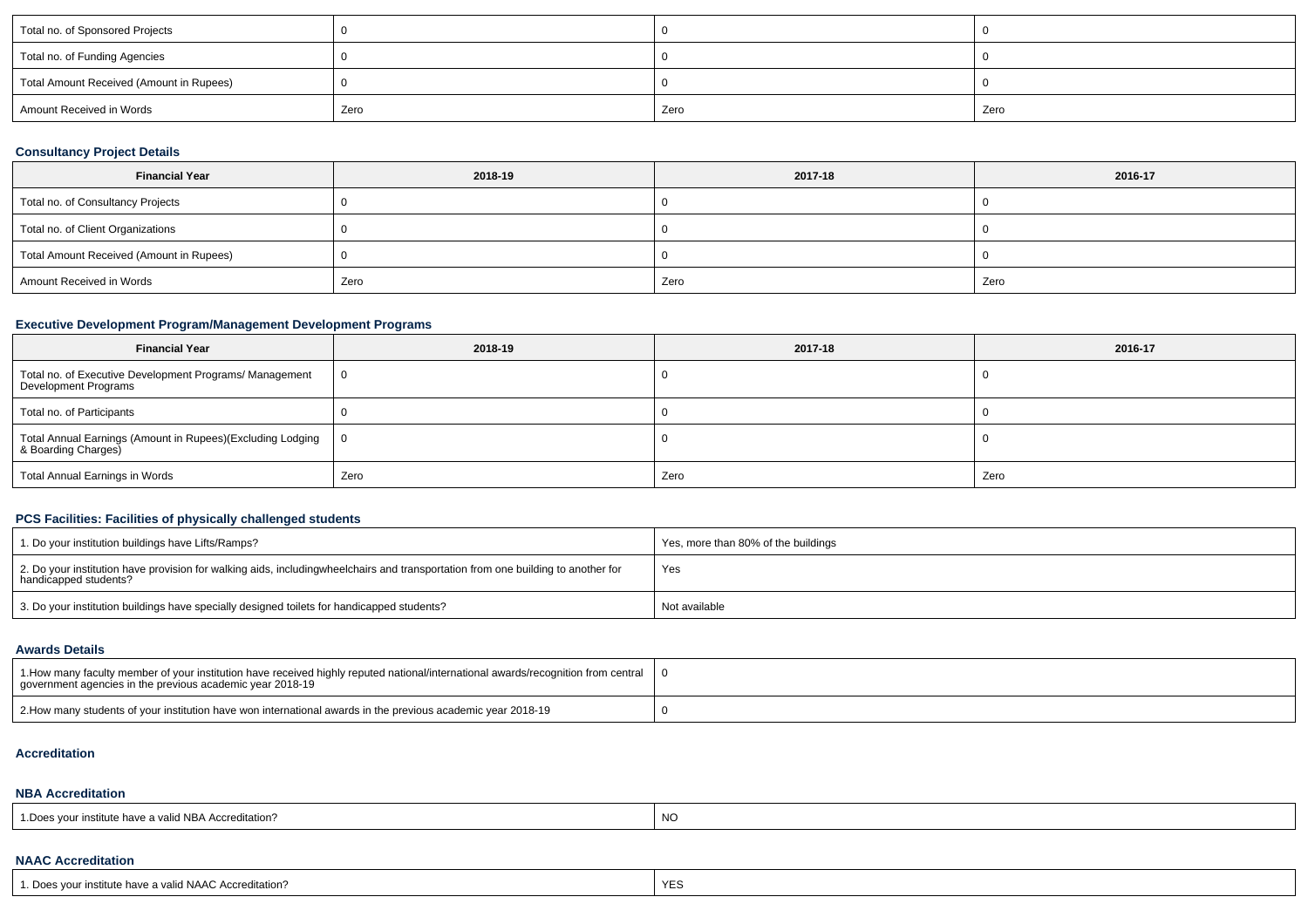| <b>Valid from</b> | Valid upto | <b>CGPA</b> |
|-------------------|------------|-------------|
| 25-05-2016        | 24-05-2021 | 2.51        |

### **ICAR Accreditation**

| <b>JIA</b><br>institute have a valid ICAR Accreditation?<br>Doe | יע |
|-----------------------------------------------------------------|----|
|-----------------------------------------------------------------|----|

## **Village Adoption**

| Have your institute adopted any village under Unnat Bharat Scheme? | <b>YES</b> |
|--------------------------------------------------------------------|------------|
|--------------------------------------------------------------------|------------|

## **Faculty Details**

| Srno           | Name                   | Age | Designation            | Gender | Qualification | <b>Experience (In</b><br>Months) | <b>Is Associated</b><br><b>Last Year</b> | Currently<br>working with<br>institution? | <b>Joining Date</b> | <b>Leaving Date</b>      | <b>Association type</b> |
|----------------|------------------------|-----|------------------------|--------|---------------|----------------------------------|------------------------------------------|-------------------------------------------|---------------------|--------------------------|-------------------------|
| $\overline{1}$ | Dr Reena Singh         | 39  | Lecturer               | Female | Ph.D          | 85                               | Yes                                      | Yes                                       | 20-07-2010          | --                       | Adhoc/<br>Contractual   |
| $\overline{2}$ | Ms Bijendri            | 35  | Lecturer               | Female | M.Sc.         | 50                               | Yes                                      | Yes                                       | 16-10-2014          | ÷.                       | Adhoc /<br>Contractual  |
| 3              | Dr Anita Kaushik       | 54  | Associate<br>Professor | Female | Ph.D          | 372                              | Yes                                      | Yes                                       | 15-07-1989          | ÷.                       | Regular                 |
| $\overline{4}$ | Ms Asha Kalra          | 42  | Lecturer               | Female | M.Sc.         | 40                               | Yes                                      | Yes                                       | 28-07-2015          | Ξ.                       | Adhoc/<br>Contractual   |
| $\,$ 5 $\,$    | Ms Neelam              | 41  | Lecturer               | Female | <b>NET</b>    | 45                               | Yes                                      | Yes                                       | 04-08-2014          | $\overline{\phantom{a}}$ | Adhoc/<br>Contractual   |
| 6              | Ms Shewta Jain         | 34  | Lecturer               | Female | <b>MCA</b>    | 30                               | Yes                                      | Yes                                       | 01-02-2016          | Ξ.                       | Adhoc/<br>Contractual   |
| $\overline{7}$ | Dr Promila<br>Bhardwaj | 53  | Associate<br>Professor | Female | Ph.D          | 372                              | Yes                                      | Yes                                       | 02-08-1989          | Ξ.                       | Regular                 |
| 8              | Ms Bhavna              | 28  | Lecturer               | Female | <b>MCA</b>    | 50                               | Yes                                      | Yes                                       | 08-08-2014          | ÷.                       | Adhoc /<br>Contractual  |
| 9              | Ms Parul               | 28  | Lecturer               | Female | <b>MCA</b>    | 45                               | Yes                                      | Yes                                       | 20-08-2015          | --                       | Adhoc /<br>Contractual  |
| 10             | Ms Soniya Rani         | 31  | Lecturer               | Female | M.Sc.         | 90                               | Yes                                      | Yes                                       | 29-09-2011          | --                       | Adhoc/<br>Contractual   |
| 11             | Dr Suchi Diwan         | 33  | Assistant<br>Professor | Female | Ph.D          | 60                               | Yes                                      | Yes                                       | 16-08-2013          | $\overline{\phantom{a}}$ | Adhoc/<br>Contractual   |
| 12             | Ms Hemlata             | 33  | Lecturer               | Female | M. Phil       | 75                               | Yes                                      | Yes                                       | 28-02-2011          | --                       | Adhoc /<br>Contractual  |
| 13             | Ms Ravita Jain         | 42  | Lecturer               | Female | <b>NET</b>    | 85                               | Yes                                      | Yes                                       | 29-07-2010          | Ξ.                       | Adhoc /<br>Contractual  |
| 14             | Dr Laxmi Gupta         | 50  | Associate<br>Professor | Female | Ph.D          | 336                              | Yes                                      | Yes                                       | 25-11-1991          | ÷.                       | Regular                 |
| 15             | Ms Babita              | 32  | Lecturer               | Female | M.COM         | 55                               | Yes                                      | Yes                                       | 02-06-2013          | --                       | Adhoc /<br>Contractual  |
| 16             | Ms Niraj               | 29  | Lecturer               | Female | M.A           | 55                               | Yes                                      | Yes                                       | 01-08-2014          | --                       | Adhoc /<br>Contractual  |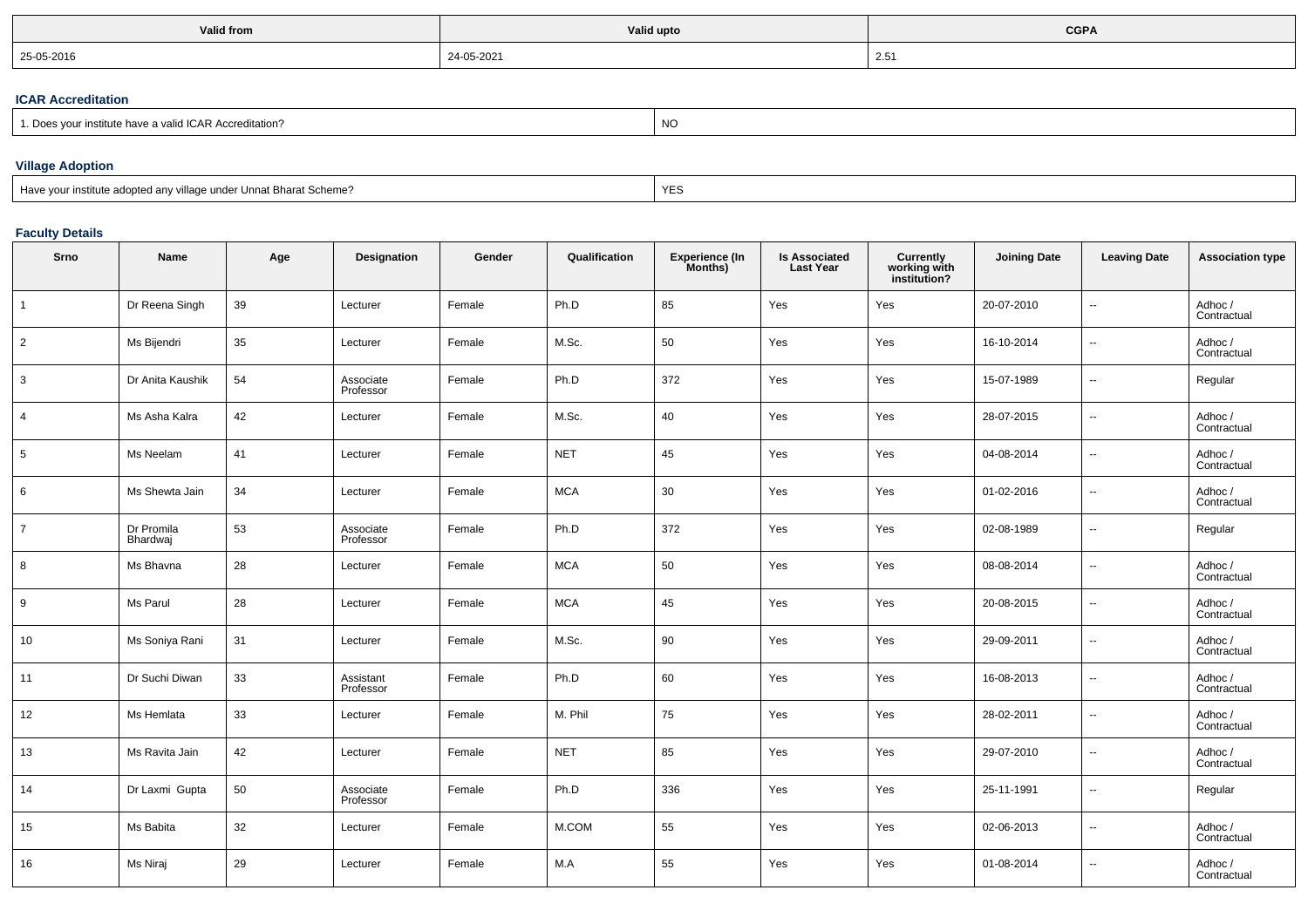| 17 | Ms Shubhra            | 29 | Assistant<br>Professor | Female | M.A.(Economics) | 14  | No  | Yes | 01-09-2018 | $\overline{\phantom{a}}$ | Regular                |
|----|-----------------------|----|------------------------|--------|-----------------|-----|-----|-----|------------|--------------------------|------------------------|
| 18 | Dr Sonia Bhardwaj     | 41 | Assistant<br>Professor | Female | Ph.D            | 82  | Yes | Yes | 11-09-2013 | $\overline{\phantom{a}}$ | Regular                |
| 19 | Ms Deepmala           | 29 | Lecturer               | Female | M. Phil         | 75  | Yes | Yes | 23-07-2011 | $\sim$                   | Adhoc /<br>Contractual |
| 20 | Ms Preeti Dagar       | 32 | Lecturer               | Female | M.Sc.           | 75  | Yes | Yes | 22-07-2011 | $\overline{\phantom{a}}$ | Adhoc /<br>Contractual |
| 21 | <b>SHASHI</b>         | 32 | Lecturer               | Female | M.Tech          | 140 | Yes | Yes | 21-09-2010 | $\overline{\phantom{a}}$ | Adhoc /<br>Contractual |
| 22 | Ms Amarwati           | 40 | Lecturer               | Female | M.A             | 65  | Yes | Yes | 25-01-2012 | $\overline{\phantom{a}}$ | Adhoc /<br>Contractual |
| 23 | Ms Kamlesh<br>Kumari  | 51 | Lecturer               | Female | M.A             | 220 | Yes | Yes | 01-07-1997 | $\overline{\phantom{a}}$ | Adhoc /<br>Contractual |
| 24 | Ms Ruchika Tuli       | 38 | Lecturer               | Female | M. Phil         | 105 | Yes | Yes | 28-08-2008 | $\sim$                   | Adhoc /<br>Contractual |
| 25 | Dr Sushma             | 36 | Lecturer               | Female | Ph.D            | 65  | Yes | Yes | 28-01-2013 | $\overline{\phantom{a}}$ | Adhoc /<br>Contractual |
| 26 | Ms Jyoti Sharma       | 34 | Lecturer               | Female | <b>MBA</b>      | 70  | Yes | Yes | 01-09-2012 | $\sim$                   | Adhoc /<br>Contractual |
| 27 | Ms Rekha Dua          | 31 | Lecturer               | Female | <b>MCA</b>      | 90  | Yes | Yes | 28-02-2011 | $\overline{\phantom{a}}$ | Adhoc /<br>Contractual |
| 28 | Dr Rekha              | 33 | Lecturer               | Female | Ph.D            | 85  | Yes | Yes | 08-10-2010 | $\overline{\phantom{a}}$ | Adhoc /<br>Contractual |
| 29 | Ms Chanchal<br>Rawat  | 28 | Lecturer               | Female | M.Sc.           | 60  | Yes | Yes | 06-09-2013 | $\overline{\phantom{a}}$ | Adhoc /<br>Contractual |
| 30 | Ms Poonam<br>Chhabra  | 37 | Lecturer               | Female | M.COM           | 65  | Yes | Yes | 09-09-2013 | $\overline{\phantom{a}}$ | Adhoc /<br>Contractual |
| 31 | <b>MUNESH</b>         | 32 | Lecturer               | Female | M. Phil         | 140 | Yes | Yes | 03-08-2012 | $\sim$                   | Adhoc /<br>Contractual |
| 32 | Ms Amrita<br>Aggrawal | 31 | Assistant<br>Professor | Female | <b>NET</b>      | 82  | Yes | Yes | 11-09-2013 | $\overline{\phantom{a}}$ | Regular                |
| 33 | Ms Mamta              | 32 | Lecturer               | Female | <b>MCA</b>      | 80  | Yes | Yes | 01-02-2012 | $\sim$                   | Adhoc /<br>Contractual |
| 34 | Ms Seema Kumari       | 30 | Lecturer               | Female | M.Sc.           | 65  | Yes | Yes | 14-03-2012 | $\overline{\phantom{a}}$ | Adhoc /<br>Contractual |
| 35 | Ms Amrita             | 31 | Lecturer               | Female | M. Phil         | 80  | Yes | Yes | 18-07-2011 | $\overline{\phantom{a}}$ | Adhoc /<br>Contractual |
| 36 | Ms Lalita             | 27 | Lecturer               | Female | M.Sc.           | 45  | Yes | Yes | 18-07-2014 | $\overline{\phantom{a}}$ | Adhoc /<br>Contractual |
| 37 | Ms Sangeeta           | 35 | Lecturer               | Female | M.Sc.           | 40  | Yes | Yes | 10-01-2015 | $\overline{\phantom{a}}$ | Adhoc /<br>Contractual |
| 38 | Dr Aarti              | 38 | Assistant<br>Professor | Female | Ph.D            | 172 | Yes | Yes | 04-08-2014 | $\sim$                   | Regular                |
| 39 | Ms Anju Sorout        | 31 | Lecturer               | Female | M.Sc.           | 65  | Yes | Yes | 21-10-2012 | $\overline{\phantom{a}}$ | Adhoc /<br>Contractual |